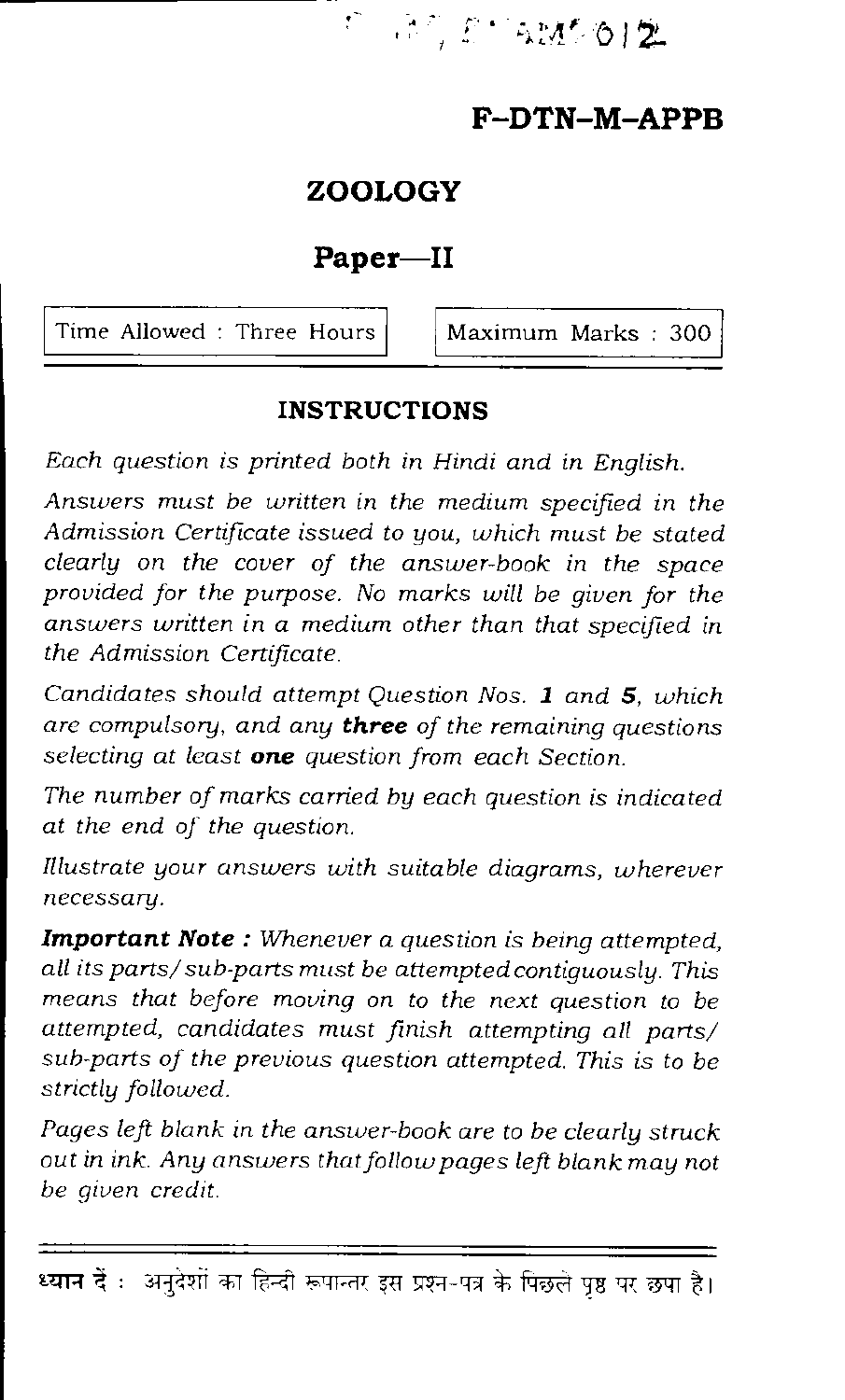- **1.** (a) How does the structure of antibody give its specificity of functions? Add a note on the causes of allergic reaction. 15
	- *(b)* On your answer-book, write down the name of each of the ganglia marked *(i)* to *(vii)* in the diagram below on the parasympathetic and sympathetic divisions of autonomic nervous system :



How do they regulate the visceral and reflex functions of the body? 15

 $F-DTN-M-APPB/20$  2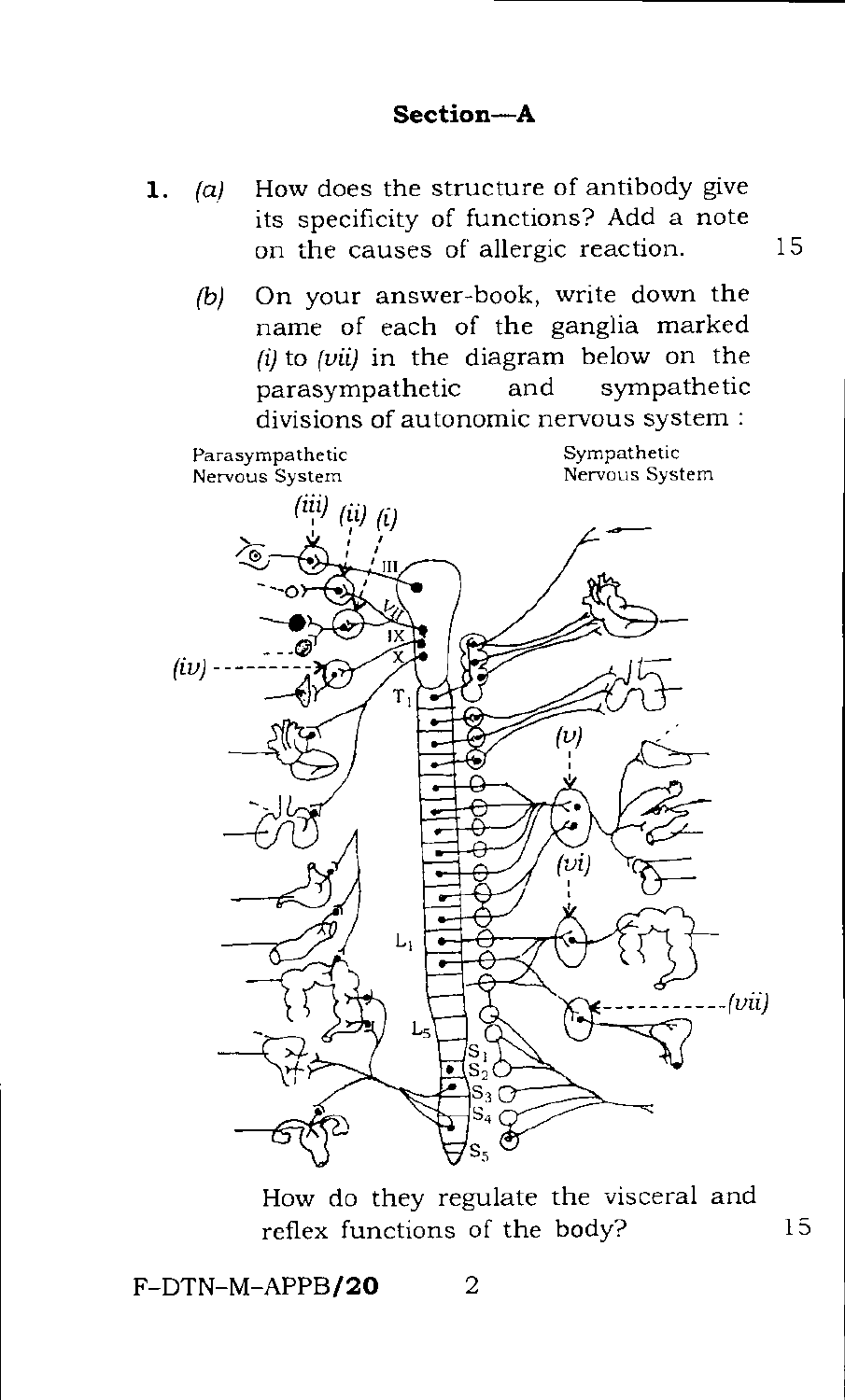- (क) प्रतिकाय की संरचना उसे किस प्रकार कार्यों की विशिष्टता  $1.$ प्रदान करती है? प्रत्युर्जी प्रतिक्रिया के कारणों पर टिप्पणी करें।
	- (ख) स्वायत्त तंत्रिका-तंत्र के परानुकंपी तथा अनुकंपी भाग के निम्न चित्र में *(i)* से *(vii)* तक चिह्नित प्रत्येक गुच्छिका का नाम अपने उत्तर-पुस्तक में लिखें:

परानुकंपी तंत्रिका-तंत्र

अनुकंपी तंत्रिका-तंत्र

15



ये किस प्रकार शरीर के अन्तरंग तथा प्रतिवर्त कार्यों का नियमन करते हैं?

F-DTN-M-APPB/20

 $[$  P.T.O.

15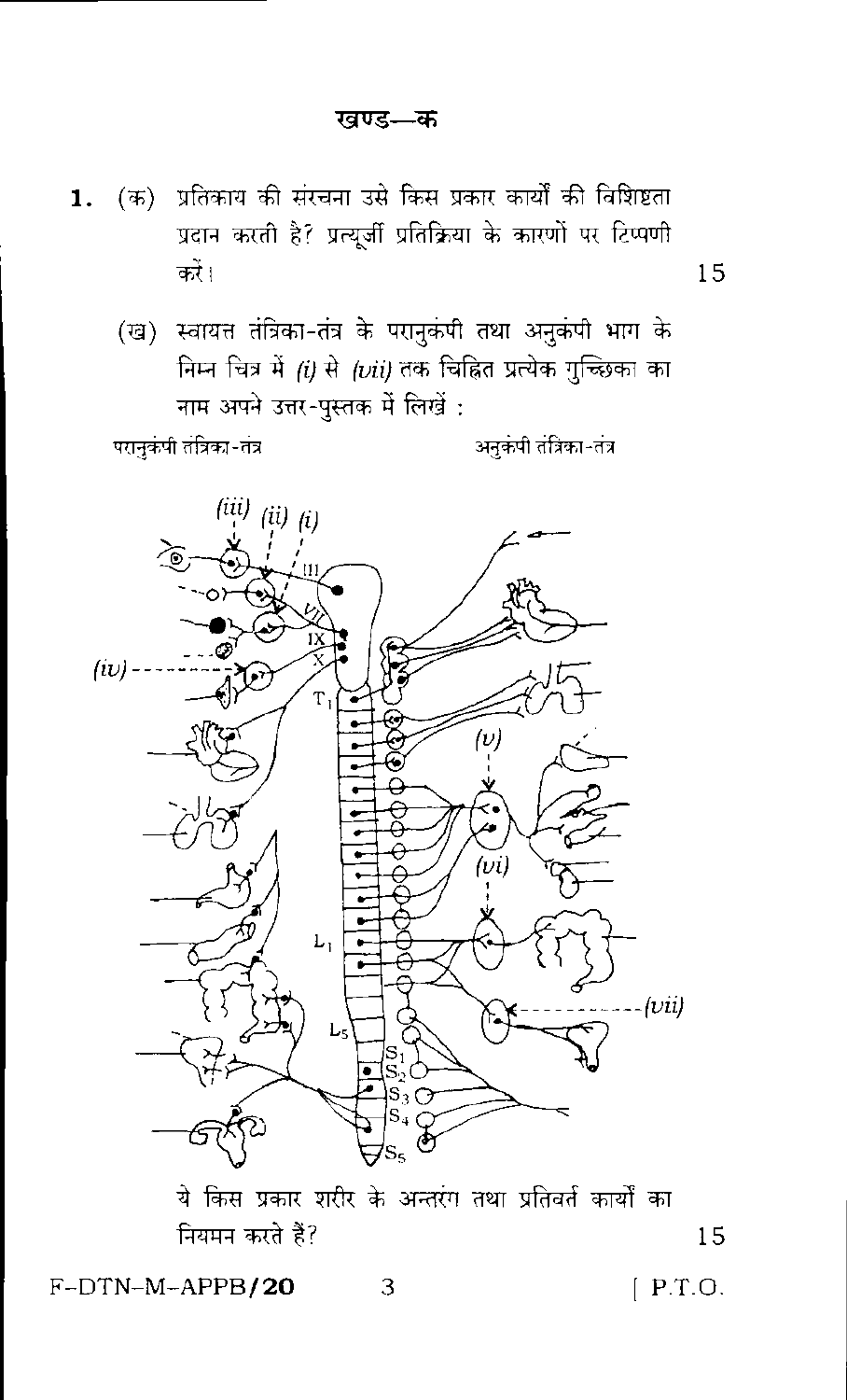- (c) Compare the role of pancreatic and intestinal glandular secretions in the digestion of food. 15
- (d) Differentiate between the mechanism of capacitational changes in the mammalian sperm under *in vitro* and *in vivo* conditions. How are these sperms stored and used in artificial insemination and in *vitro* fertilization? 15
- 2. (a) Differentiate between polytene and lampbrush chromosomes on the basis of their structure and functions. 20
	- (b) Using suitable examples of natural and induced mutations, discuss their role in the evolution of species. 20
	- (c) Compare the action of steroidal and peptide hormones at organismal and cellular levels. 20
- 3. (a) Define the types of cell receptors and enumerate their role in signal transduction/cell-cell interaction. 20
	- (b) Discuss the trends in primate evolution that began as an adaptation for arboreal  $\text{life.}$  20
	- (c) What controls heartbeat, and the rate<br>at which blood flows through the at which blood flows circulatory system? 20

 $F-DTN-M-APPB/20$  4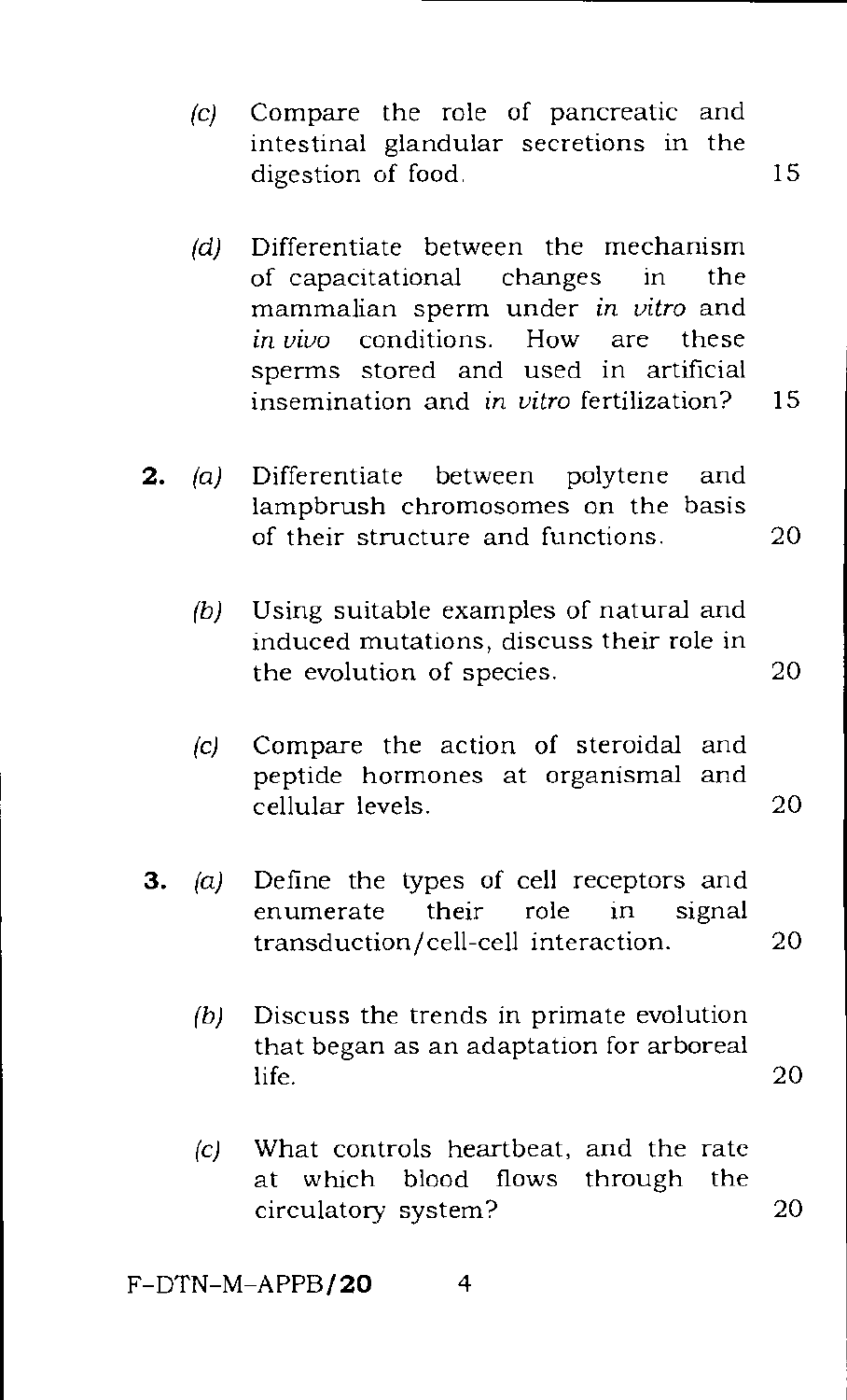- भोजन के पाचन में अग्न्याशय तथा आँतों की ग्रन्थियों के  $(\pi)$ स्रावण के योगदान की तुलना करें। 15
- (घ) स्तनी शुक्राणु में इन विट्रो तथा इन विवो स्थितियों में होने वाले क्षमतायन के परिवर्तन की विधि का विभेदन करें। इन शुक्राणुओं को किस प्रकार संचित किया जाता है तथा इनका कृत्रिम गर्भाधान एवं *इन विट्रो* निषेचन में किस प्रकार उपयोग किया जाता है ?

15

- (क) बहपट्टीय व लैम्पब्रश गुणसूत्रों का उनकी संरचना तथा  $2.$ उनके कार्यों के आधार पर विभेदन करें। 20
	- (ख) प्राकृतिक तथा प्रेरित उत्परिवर्तनों का उपयुक्त उदाहरण लेकर प्रजाति विकास में उनके योगदान का वर्णन करें। 20
	- (ग) प्राणीय व कोशिका स्तरों पर स्टेरॉयडल व पेप्टाइड हॉर्मोनों के कार्यों की तुलना करें। 20
- 3. (क) कोशिका-ग्राहियों के प्रकारों को परिभाषित करें और संकेत पारक्रमण तथा कोशिका-कोशिका अन्योन्यक्रिया में उनके योगदान का वर्णन करें। 20
	- (ख) प्राइमेट (नर-बानर गण) में वृक्षों पर जीवन की अनुकूलताओं से शुरू होकर विकास की प्रवृत्तियों का वर्णन कों। 20
	- हृदय-स्पंद तथा रुधिर संचार-तंत्र में रुधिर प्रवाह की दर  $(\mathbb{T})$ का नियंत्रण किस प्रकार होता है? 20

F-DTN-M-APPB/20 5  $[$  P.T.O.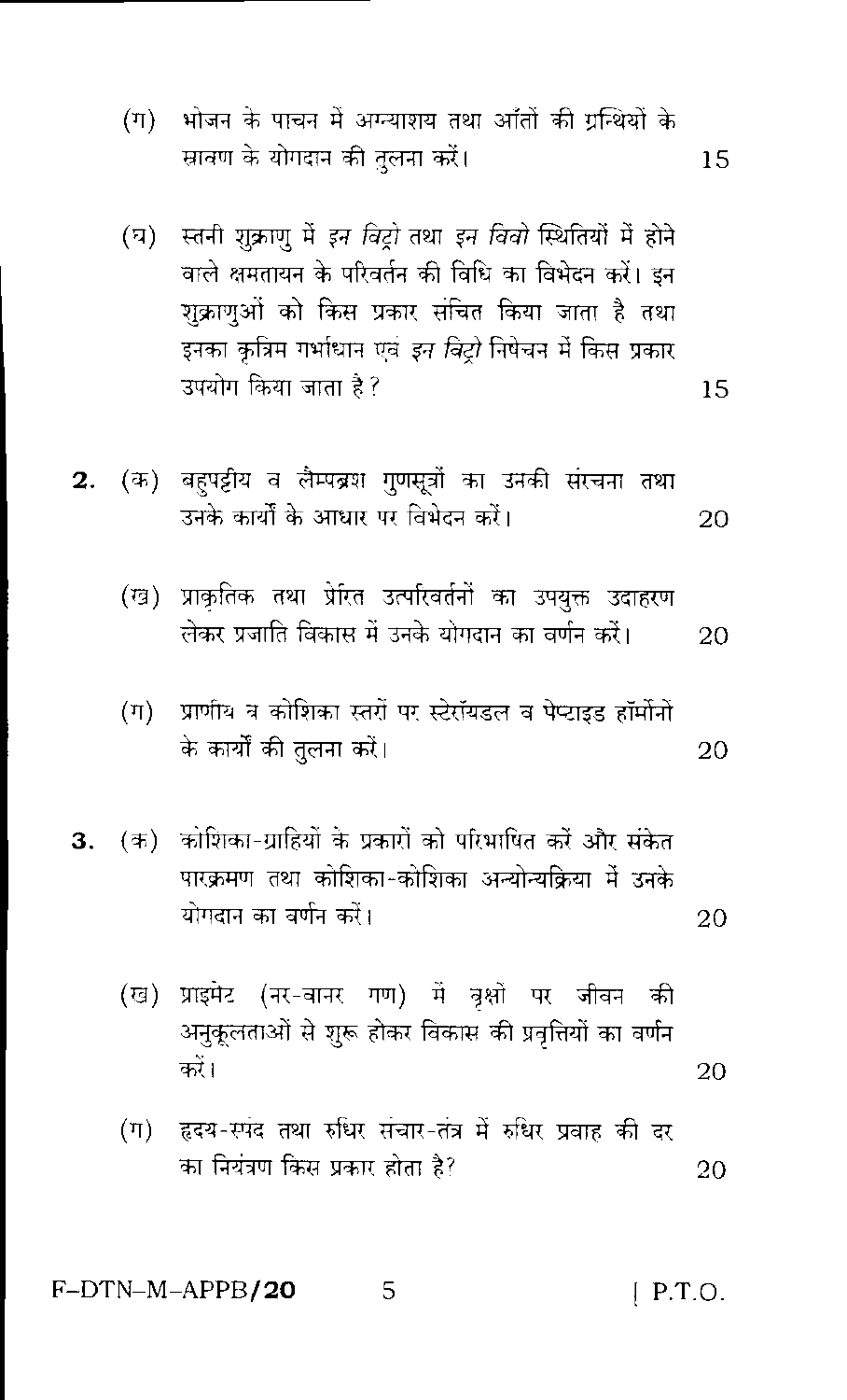- **4.** (a) Differentiate between principles and methods of DNA cloning and whole animal cloning. 20
	- (b) What are morphogens? How do they function during various stages of morphogenesis (use frog/chick as an example)? 20
	- (c) Draw a diagram to show the Draw a diagram to show the<br>arrangements of various types of contractile proteins in skeletal muscles, and explain the bioenergetics of contraction. 20

### **Section—B**

- **5.** (a) Give the chemical composition of mammalian semen (use humans as semen (use humans as<br>ow does seminal fluid example). How does contribute to sperm survival, capacitation and acquisition of fertilizing ability? 15
	- (b) Compare the structure and function of 30s and 70s ribosomes. 15
	- (c) What is DNA motif? How does it<br>facilitate DNA replication and facilitate DNA replication transcription? 15
	- (d) Through a chequerboard, display the various types of genetic code  $(4^3)$ . Identify the initiation, termination and nonsense codon, and explain their functions. 15

F-DTN-M-APPB/ **20** 6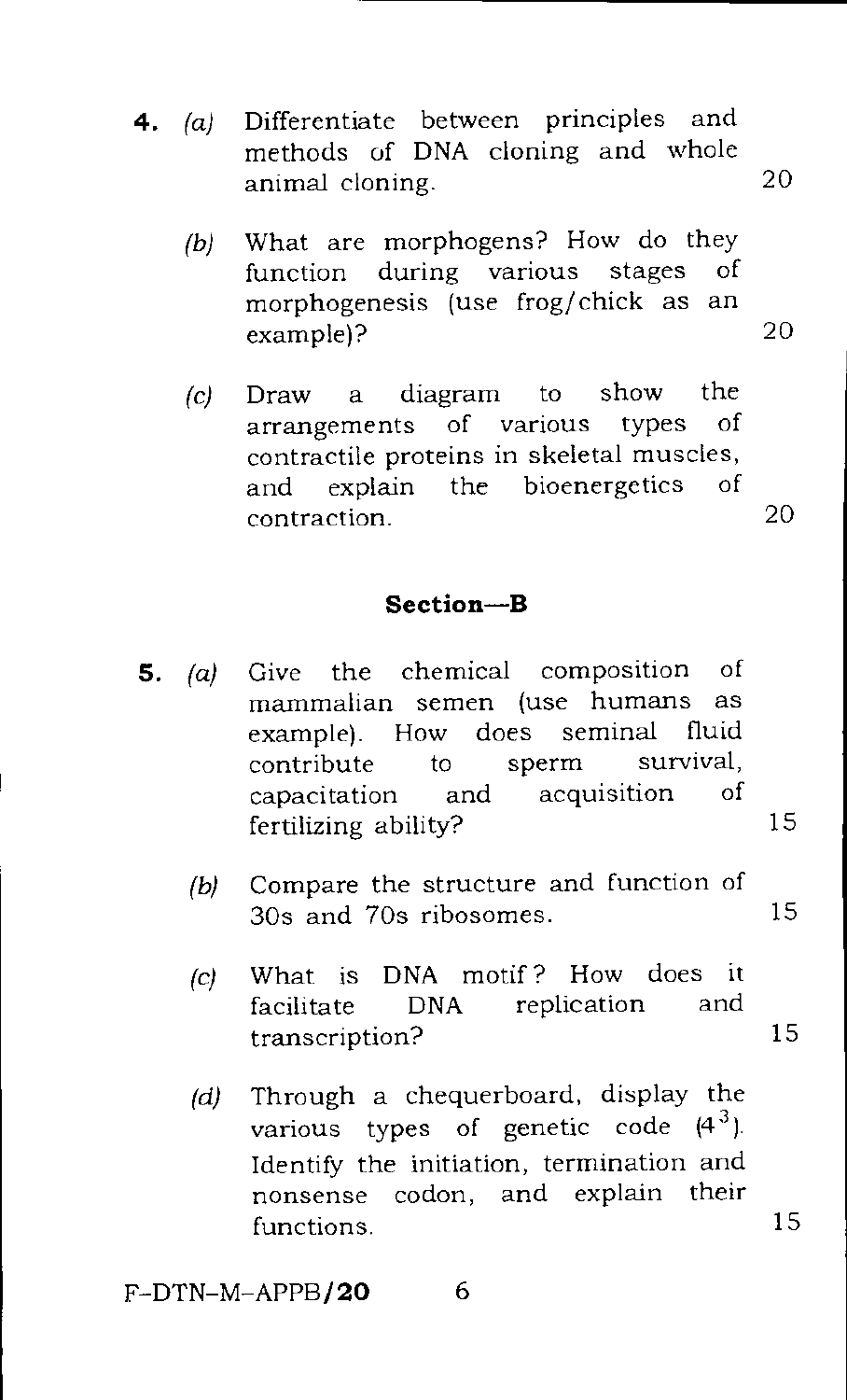- 4. (क) डी० एन० ए० क्लोनिंग व सम्पूर्ण प्राणी क्लोनिंग के सिद्धान्तों तथा विधियों का विभेदन करें। 20
	- (ख) संरचनाविकासक क्या हैं? वे संरचनाविकास के विभिन्न चरणों में किस प्रकार कार्य करते हैं (मेढक/चजे का उदाहरण लें)? 20
	- (ग) अस्थि पेशियों में विभिन्न प्रकार के संकुचनशील प्रोटीन किस प्रकार व्यवस्थित रहते हैं, इसका चित्र बनाकर संकुचन की जैव-और्जिकी को स्पष्ट करें। 20

#### खण्ड—ख

- 5. (क) स्तनियों (मनुष्य का उदाहरण लें) के शुक्र का रासायनिक संगठन बताएँ। शुक्र द्रव किस प्रकार शुक्राण के जीवित रहने, क्षमतायन और निषेचन योग्यता प्राप्त करने में योगदान करते हैं? 15
	- (ख) 30s तथा 70s राइबोसोमों की संरचना तथा कार्य की तलना करें। 15
	- डी० एन० ए० मोटिफ क्या है? यह डी० एन० ए० की  $(\pi)$ प्रतिकृति तथा अनुलेखन में किस प्रकार सहायक है? 15
	- चेकर-पट्ट के माध्यम से विभिन्न प्रकार के आनुवंशिक  $(\overline{v})$ प्रकट (4<sup>3</sup>) दर्शाएँ। इनमें प्रारम्भन, समापन व निरर्थक प्रकट चिह्नित करें तथा उनके कार्यों को स्पष्ट करें। 15

F-DTN-M-APPB/20  $\overline{7}$  $[$  P.T.O.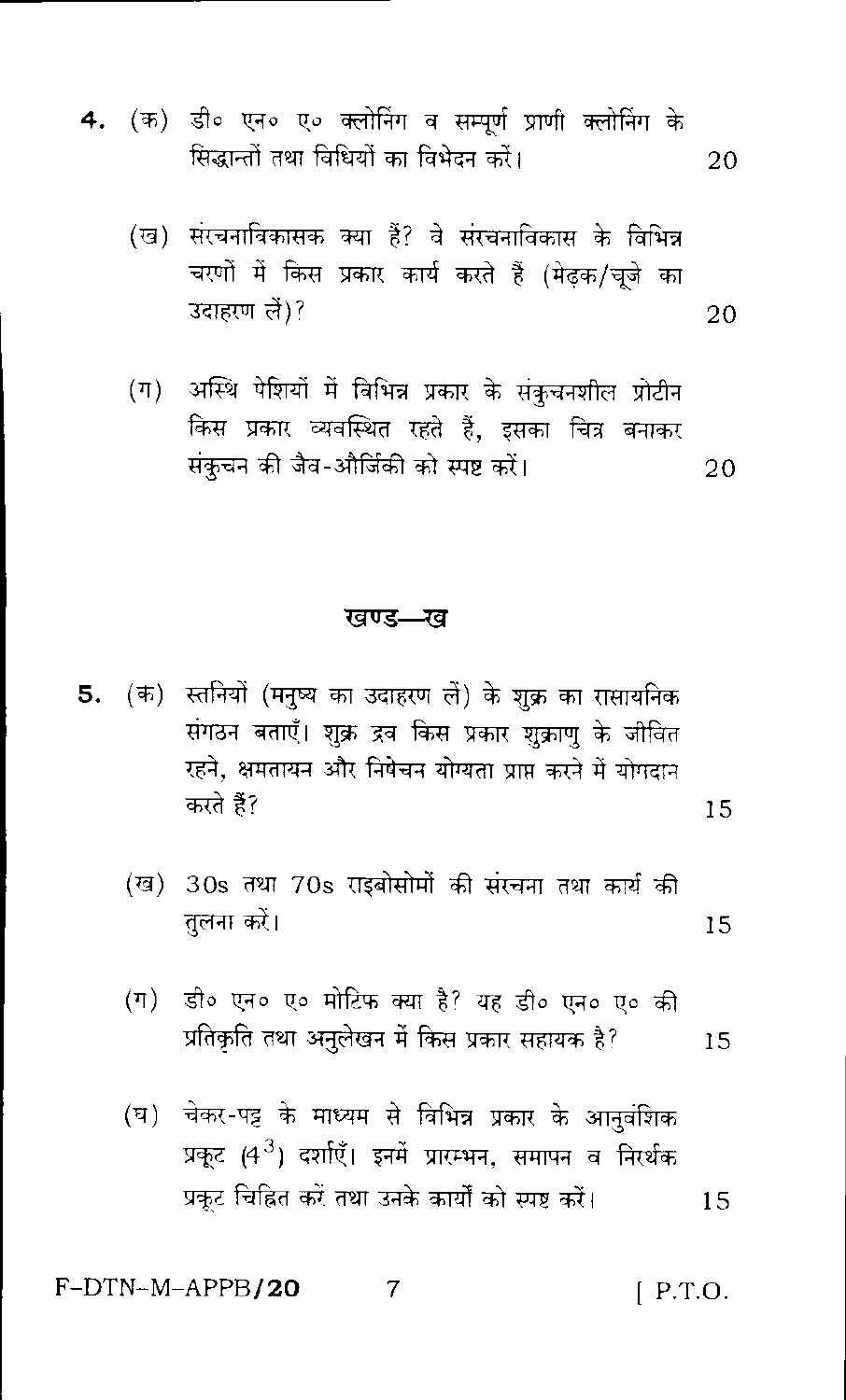- **6.** (a) Discuss the interactive role of thyroxine and prolactin during various phases of growth and differentiation in amphibian metamorphosis. 20
	- (b) What is Rh factor and how is it determined? What is the cause and what is/are the symptom(s) of erythroblastosis fetalis, and how can it be corrected? 20
	- (c) With suitable examples, compare the chemical structure and functions of acetylcholine (in cholinergic neuron), adrenaline (in adrenergic neuron) and serotonin/5-hydroxytryptamine/y-aminobutyric acid (in peptidergic neurons). 20
- **7.** (a) Enumerate the factors responsible for cell senescence and death. 20
	- (b) Give the causes and symptoms of heritable diseases in man due to defects in Y-chromosomes and autosomes. 20
	- (c) How do isolation factors facilitate speciation? 20
- **8.** (a) What is mitotic cell cycle? How does it differ from meiotic cell cycle? Add a note on their molecular regulation. 20
	- (b) Mention the role of ion channels (= ion gates) and ion pumps in cell functions with appropriate examples and diagrams. 20
	- $(c)$  What are transgenic animals? How are<br>they produced and utilized in ecothey produced and utilized in rehabilitation/ conservation and in human welfare? 20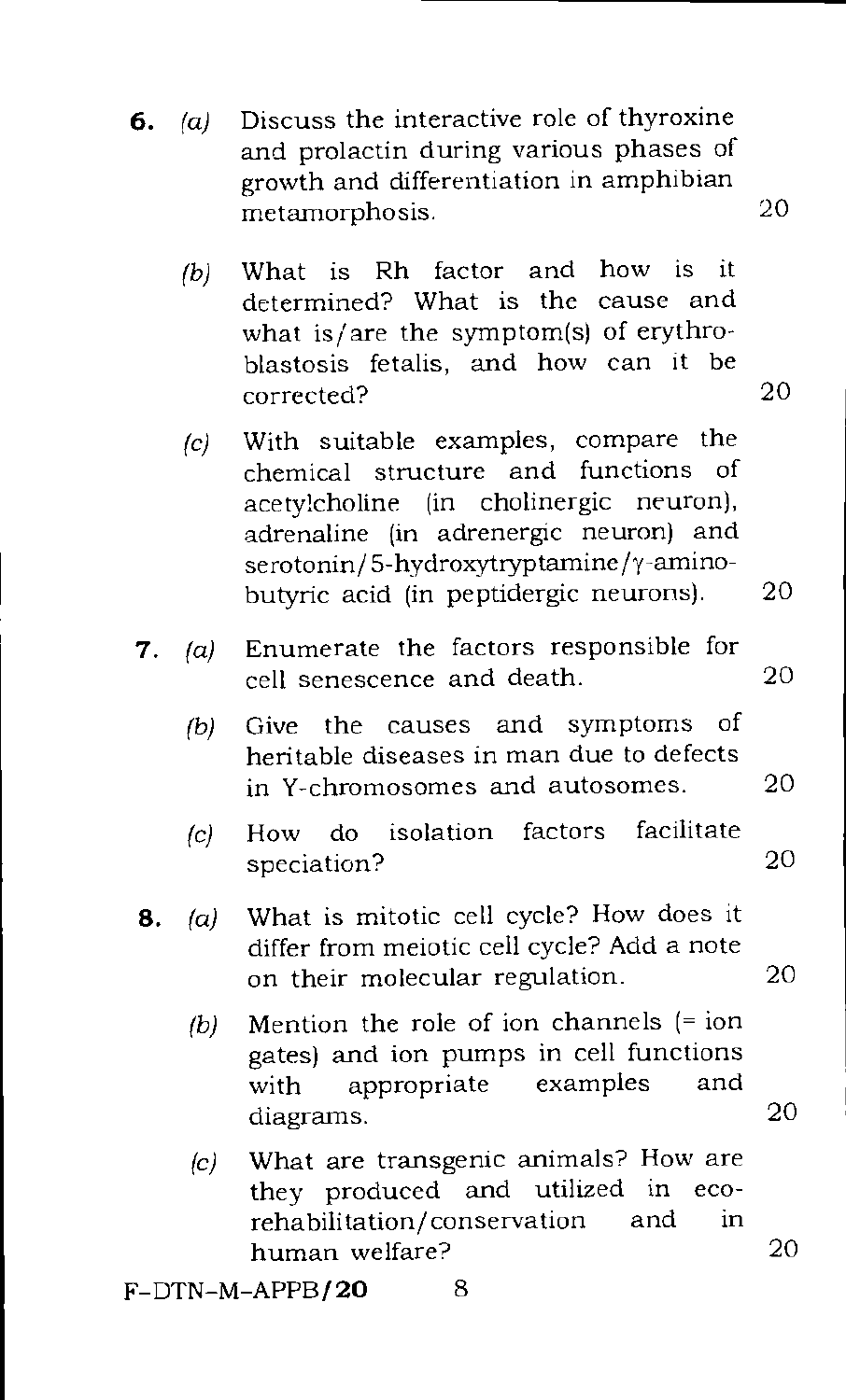- उभयचरों के कायान्तरण में वृद्धि तथा विभेदन की विभिन्न (क) 6. प्रावस्थाओं में थाइरॉक्सिन तथा प्रोलैकटिन की अन्योन्यक्रिया व योगदान की विवेचना करें। 20
	- . Rh कारक क्या है तथा इसका निर्धारण किस प्रकार होता (দ্র) है? गर्भरक्ताण-कोरकता के कारक व लक्षण क्या है तथा डसे किस प्रकार ठीक किया जा सकता है? 20
	- उपयुक्त उदाहरणों द्वारा ऐसीटिलकोलीन (कोलीनर्जिक  $(\pi)$ तंत्रिका में), ऐड़िनलिन (ऐड़िनर्जिक तंत्रिका में) और सिरोटोनिन/5-हाइडॉक्सीटिप्टैमीन/γ-ऐमीनो-ब्युटिरिक अम्ल (पेप्टाइडर्जिक तंत्रिका में) की रासायनिक संरचना तथा कार्यों की तुलना करें।
- कोशिका की जीर्णता तथा मृत्यू के लिए जिम्मेदार कारकों  $(\overline{4})$ 7. की गणना करें। 20
	- मनुष्यों में Y-गुणसूत्रों तथा अलिंगसूत्रों में विकारों से उत्पन्न (ख) वंशागत व्याधियों के कारणों व लक्षणों का विवरण दें। 20
	- जाति-उद्भवन में पृथक्करण कारक किस प्रकार सहायक हैं?  $(\pi)$ 20
- समसूत्री कोशिका चक्र क्या है? यह अर्धसूत्री कोशिका 8. (ক) चक्र से किस प्रकार भिन्न है? इनके आण्विक नियमन पर एक टिप्पणी लिखें। 20
	- (ख) उपयुक्त उदाहरणों तथा चित्रों द्वारा कोशिका कार्यों में आयन प्रणालों (= आयन द्वार) तथा आयन पम्पों के योगदान का वर्णन करें।
	- पारजीनी प्राणी क्या हैं? इनका उत्पादन कैसे किया जाता है  $(\Pi)$ और इनका किस प्रकार पारिस्थितिक पुनर्स्थापन/संरक्षण व मानव कल्याण में उपयोग होता है? 20

\* \* \*

9

F-DTN-M-APPB/20

 $JS3 - 1000$ 

20

20